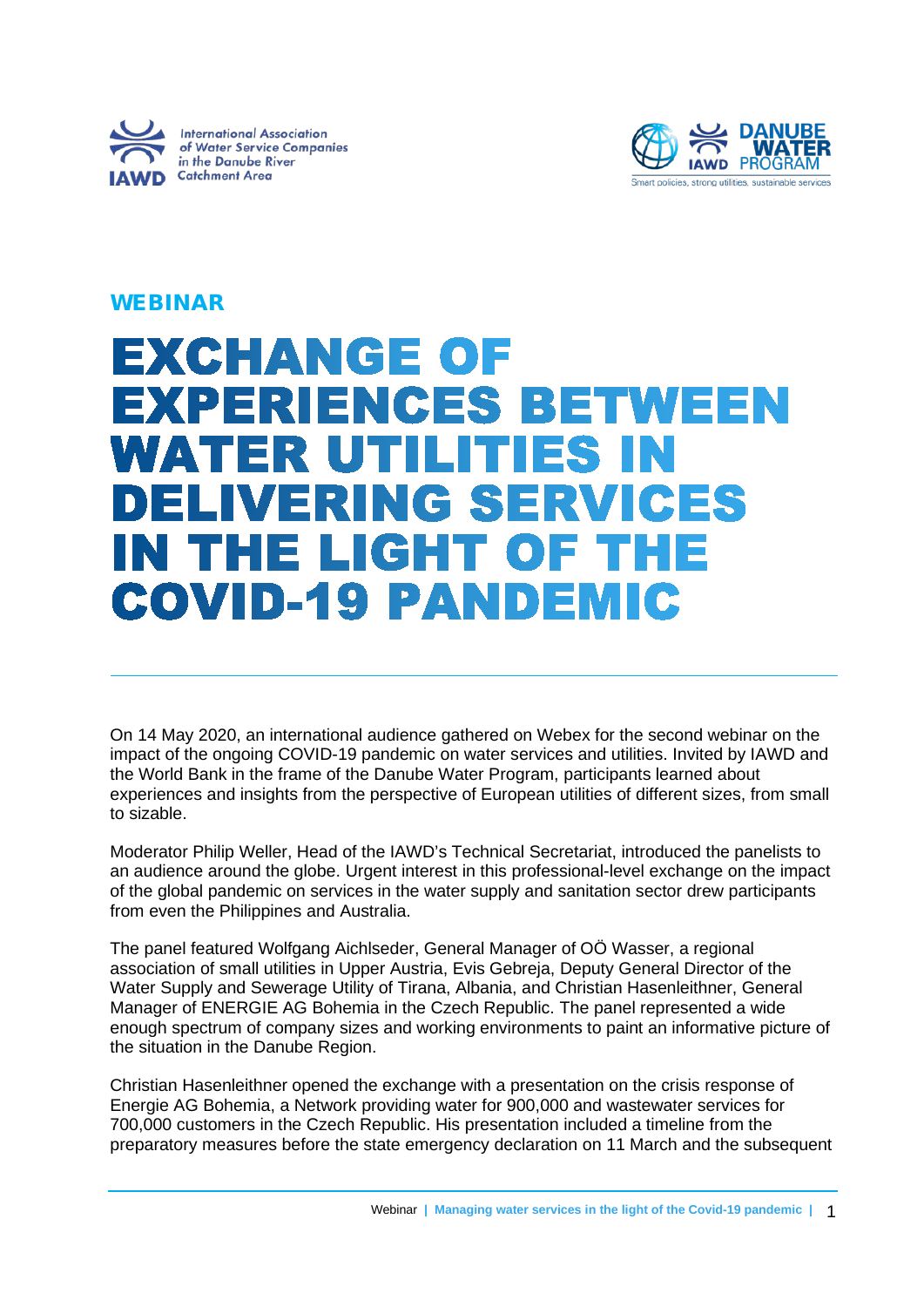

activities of the company crisis taskforce to the reintroduction of normal operations after the end of the emergency status on 27 April.

Energie AG's crisis response involved the shutdown of customer services including meter reading, meter exchange and cash payment of bills, an extension of payment deadlines to 30 days and information to customers and the wider public regarding water quality and supply security. Staff safety measures reached from the procurement of personal protection equipment to home office work for up to 250 members of a 1,700 employee workforce, introduction of separated teams for managing all non-home office activities, and replacing personal meetings by videoconferences, the latter proving the enormous value of the sometimes criticized large investments in modern IT equipment.

All in all, the company got through the crisis with only one employee tested Corona positive, but gladly recovered now, and 20 more temporarily quarantined, but already back in office. The return to fully normal operations will be completed by end of May.

Regarding the impact of the crisis on the business, a first guesstimate is a temporary 10% minus in both turnover and bottom line, but hard facts will not be available before next month. Even more unclear is the medium-term perspective, with an economic crisis in 2021 looming, and its impact on investments, services, consumption, and tariffs anyone's guess, and the single potential upside of the crisis a possibly accelerated migration to smart metering.

Christian Hasenleithner finished his presentation with a photo collection of creative face protection masks which employees produced during the crisis, partly in collaboration with a neighboring 3-D printing startup, to make up for protection equipment shortages, also donating part of their production to hospitals and charities in their communities. He notes:

### "The group's utilities adapted to the crisis quickly, quietly, and with remarkable success", he notes.

Following this report from a nation-wide network, Evis Gebreja, the Deputy General Director of the Water Supply and Sewerage Utility of Tirana (UKT Tirana), Albania, presented the perspective of a municipal utility serving one million customers. Much like Energie AG, her organization, and Albania in general, weathered the crisis quite successfully. The country introduced drastic shutdown measures as early as 9 March and got away with some 800 confirmed infections and 30 fatalities to date.

UKT Tirana immediately implemented the adequate crisis management process involving transfer of as many activities as possible to home office, with special protection for mothers, introducing staff rotation, closing seven of altogether eleven customer care offices, and a personal protection and hygiene regime for the staff. Mrs. Gebreja reports that daily operation and maintenance went on uninterrupted:

> "We were able to keep up meter reading and all necessary repairs in the water and sewer network, even construction work for ongoing infrastructure projects was resumed after a one-week interruption."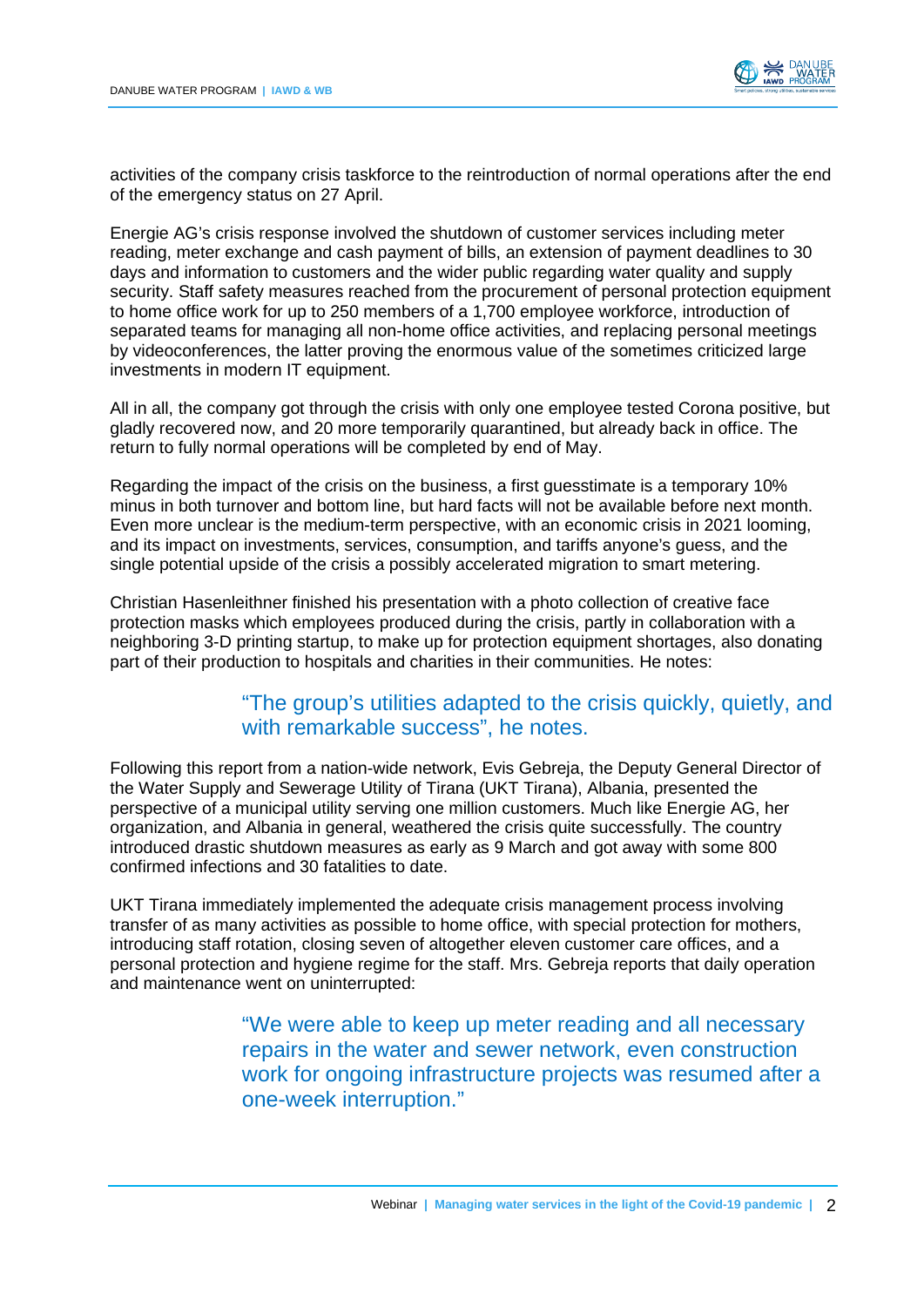

Noticeable crisis impacts hit the revenue side. In spite of ongoing efforts to promote using the two available electronic payment options, paying cash is still widespread, and this, together with significant shifts in consumption patterns of private households and enterprises affected the revenue stream, especially during the March lockdown. During April, the situation improved somewhat, but the impact is still felt, and negotiating a loan to cover unexpected further developments is part of the crisis management. Evis Gebreja reports that these negotiations are still running and will have influence on the current business continuity planning, but all in all, UKT Tirana has shown satisfactory resilience in the face of the global crisis.

Next to take the stage was Wolfgang Aichlseder, General Manager of OÖ Wasser association, an umbrella for some 1,000 cooperatives in Upper Austria's villages. He complemented the perspectives of nationwide and big municipal networks with the view of small and very small utility providers serving between four and 2,000 households.

OÖ Wasser supports these cooperatives with assistance in procuring equipment and spares, trains more than 1,000 persons every year, with many volunteer workers among them, and generally promotes a healthy approach to independent water supply. In spite of the obvious structural differences, OÖ Wasser's crisis response followed a timeline similar to the one presented by Energie AG's Christian Hasenleithner.

As an umbrella organization, the initial response focused on communication to members. Mr. Aichlseder reports:

### "The first and most important message we had to get out was that Corona does not spread through water, therefore no special water treatments were needed"

Once this was established, OÖ Wasser recommend that members postpone all not necessary activities, reduce personal contacts in the cooperatives to the absolutely necessary minimum, to go about all activities alone instead of in teams, to avoid unnecessary travelling and, when unavoidable, travel alone, and, if possible, to continue important routines like water quality sampling. Personal safety equipment was not an issue during the crisis, with members bringing their own equipment.

Video conferences were not as frequent as reported from other panelists. Phone calls and emails were the daily routine and video conferencing the weekly or twice every week exception, although Mr. Aichlseder acknowledges that video conferences may become a future routine to replace physical travelling. Keeping up the supply was not difficult, although water consumption nearly doubled in some areas due to the lockdown.

All in all, Wolfgang Aichlseder says that the sector responded the very exceptional circumstances in a very positive manner:

### "We haven´t been struggling in our business, and the unusual drought throughout the spring presents more challenges than the virus."

The last third of the webinar was spent answering questions from the audience. Themes of interest were the observed changes in consumption patterns, with Mrs. Gebreja reporting